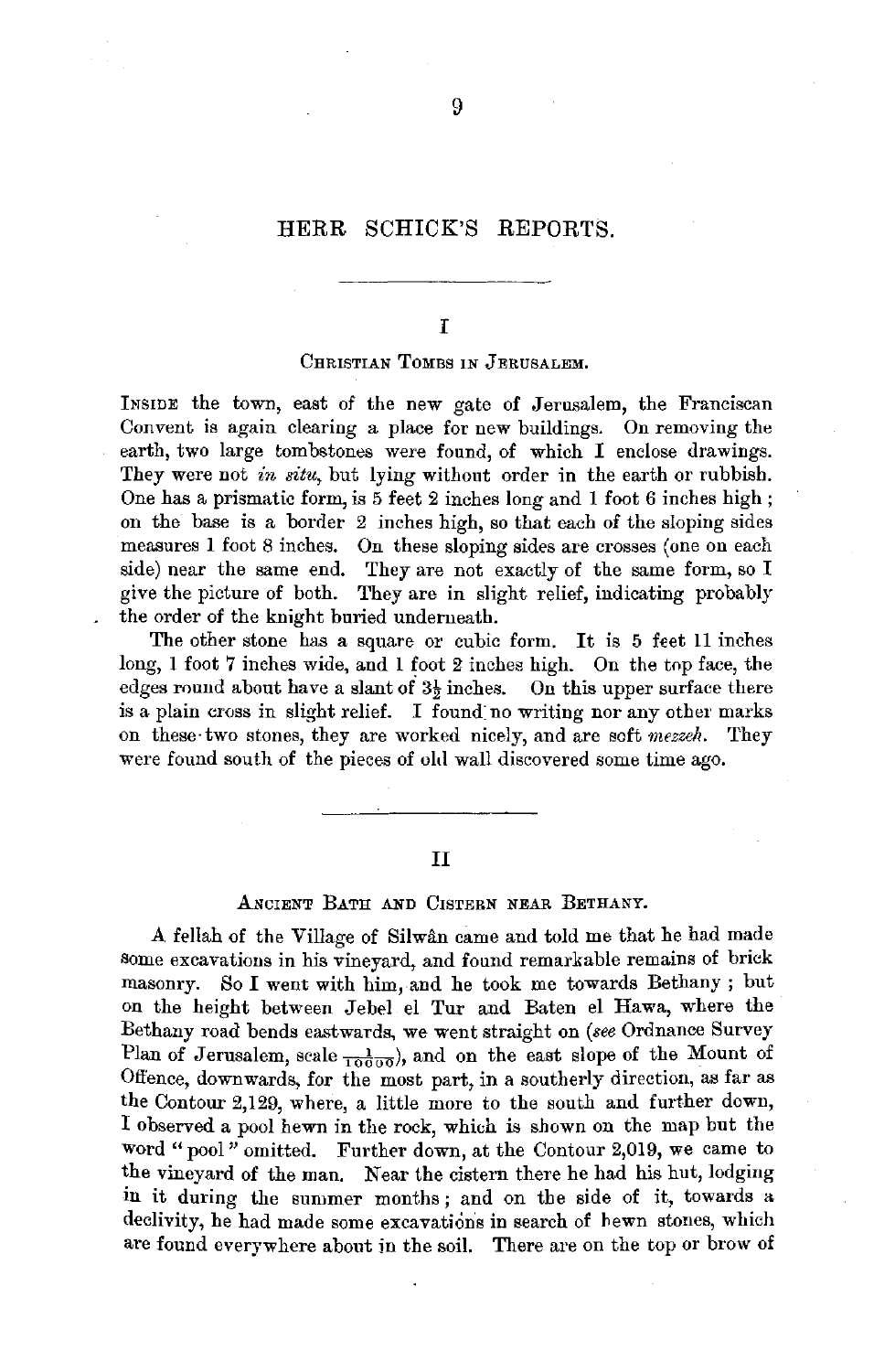the present declivity the remains of a former wall made of hewn stones; west of this an empty space or path, about 2 feet wide ; and west of the latter some curious masonry made of bricks, &c., of which I enclose plan. These brick walls are 2 feet 6 inches high, the bricks are of These brick walls are  $2$  feet  $6$  inches high, the bricks are of rather small size, hard-not brittle-and without any mark. Before the bricks were used there was some masonry of hewn limestone, and everywhere the stones, which are of rather small size, were cased with bricks. This seems to indicate that the fabric was intended for fire and was probably meant for a bath-the fire to be made in the most spacious part, the fuel being put in by the door, the round hole regulating the draught. The whole was covered with flagging stones, which had become burned by the fire just as the hot Turkish baths do to-day in this



The brick masonry looks rather new and unused. On the north side there is a large hewn stone, no more *in. situ*, but lying there where the brickwork was done, not blackened in the least. In the centre point they found a piece of a slender marble pillar, 4 inches in diameter and I foot long, without any base.<sup>•</sup> This place and the vineyards round about is called *IJei"r Esienna,* which may perhaps be translated *Convent of the Year*; but this implies no meaning, so I rather think, it has to be translated-the "Convent (or lodging-place) of the Essenes;" the Jewish sect of which Josephus speaks, "Bello," 2, 8, 2-13. My guide (the proprietor of the ground) told me there was formerly here a willage, perhaps as large as Silwân at this day, but there came a plague amongst its inhabitants, so that they all died out, and this ground was then allotted to the people of Silwân. During my examinations and measurings another During my examinations and measurings another fellah came from the neighbouring vineyard, telling me the same thing, and stating that wherever they dig they find masonry or hewn stones. He led me a few minutes eastwards, where on the Ordnance Survey Plan stands the word "Cave," and here I found a remarkable cistern. The external opening looks like that of one of the caves of which there are so many in this district; but if one goes in he passes downwards from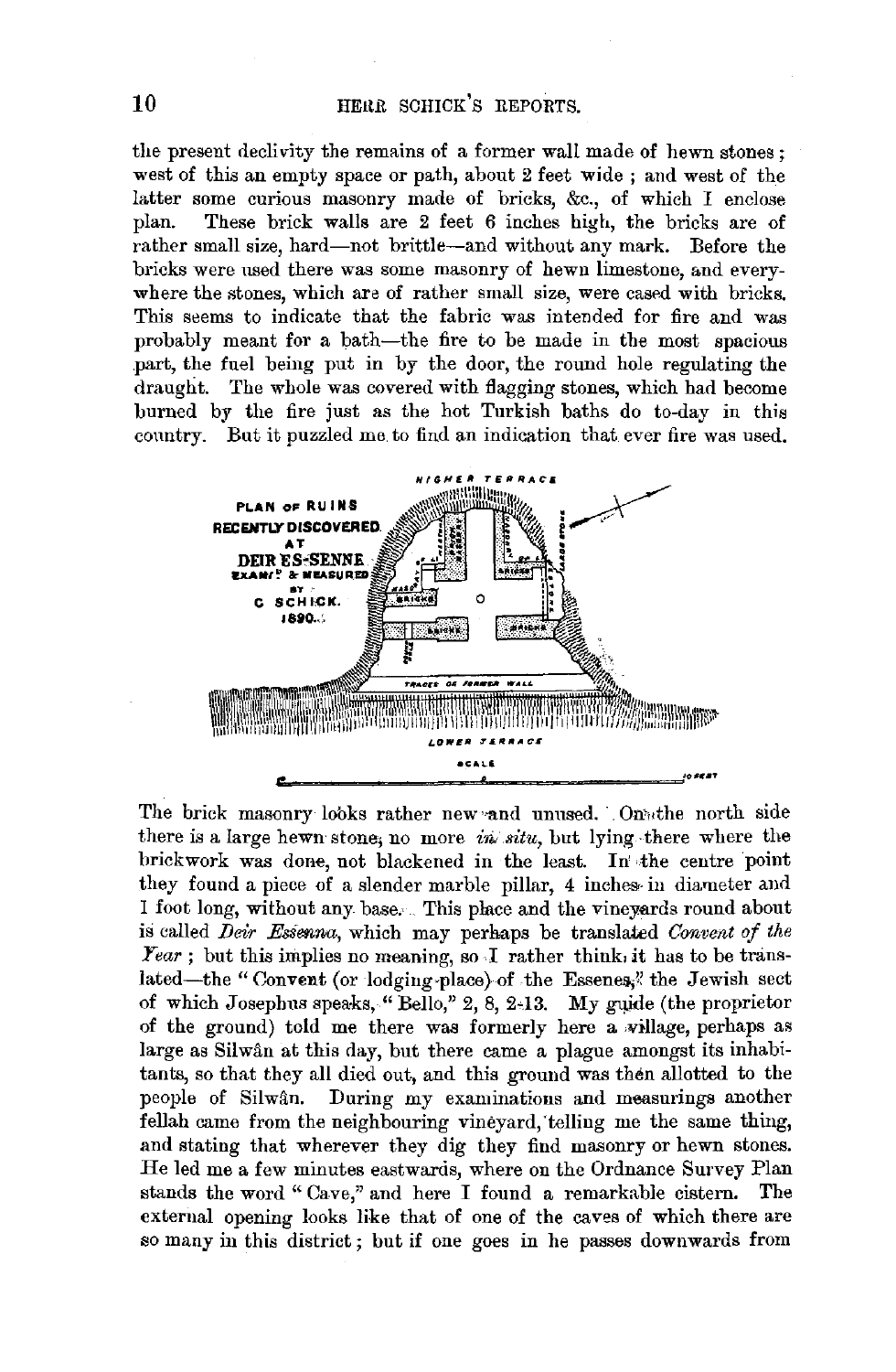one to another, and finally reaches a very large cistern, of which I give plan and section. It is entirely hewn into the rock, but for keeping water and holding the cement laid out round about with masonry of a few feet thick, as shown in the plan and section.

This wall casing or lining does not go up to the rock roof, but only to some height about 10 feet lower than the rock ceiling, so that a man can walk on the top of the wall round about. In the roof are two mouths cut in the rock, but on the top, covered up, and not observable in the vineyard. The size and form of the cistern is rectangular,  $73$  feet long, 49 feet wide. The height I could inot exactly ascertain, as there is on the bottom a great accumulation of stones, earth, and dung. The cistern is very often the resort of cattle, sheep, and goat herds, and this accumulation is certainly 8 or 10 feet thick, so that the entire height would be about 55 feet, taking 45'-feet of water, if restored again. In the southern wall there is a breach, by which men and animals can go down to the bottom of the cistern. In the masonry of the east and north walls are several holes broken, on a level with the present bottom of the cistern, so that one may see the rock behind. These seem to have been made and used as fire-places, as they are so blackened by smoke, and the man said : the shepherds also put sick animals. there, in order that they may not be molested by the others ; even the shepherd himself does so sometimes.

This cistern is called "Boberich," which may be translated "large" or "grand." If the Essenes lived round about here they had water enough for their many washings.

## IIL

#### MORE DISCOVERIES AT SILWAN.

When watching the excavation work at the so-called " second " aqueduct people told me there was discovered on the ground of the Russians some interesting writing, so 1 went there.

It is on the Scarped Rocks, at the north end of the village, on the spot where Sir Charles Wilson's map of Jerusalem,  $\frac{1}{2500}$ , mentions ancient tombs. Where the letter C stands the rock is projecting. This projecting part is of considerable height, and at the upper part a room is excavated in it, having a window on the north side. This window served also as the door, and to get up to it a ladder is required. Below, near the surface of the ground, is a passage of about a man's height, formed by two recesses, one from the east side and one from the north side, meeting inside. They are hewn in rock, only the corner being left for support. In the floor of this short passage is the mouth of a small cistern.

Opposite this rock projection, 20 feet distant, is another, not so high. The space between has a rock flooring, which apparently once formed a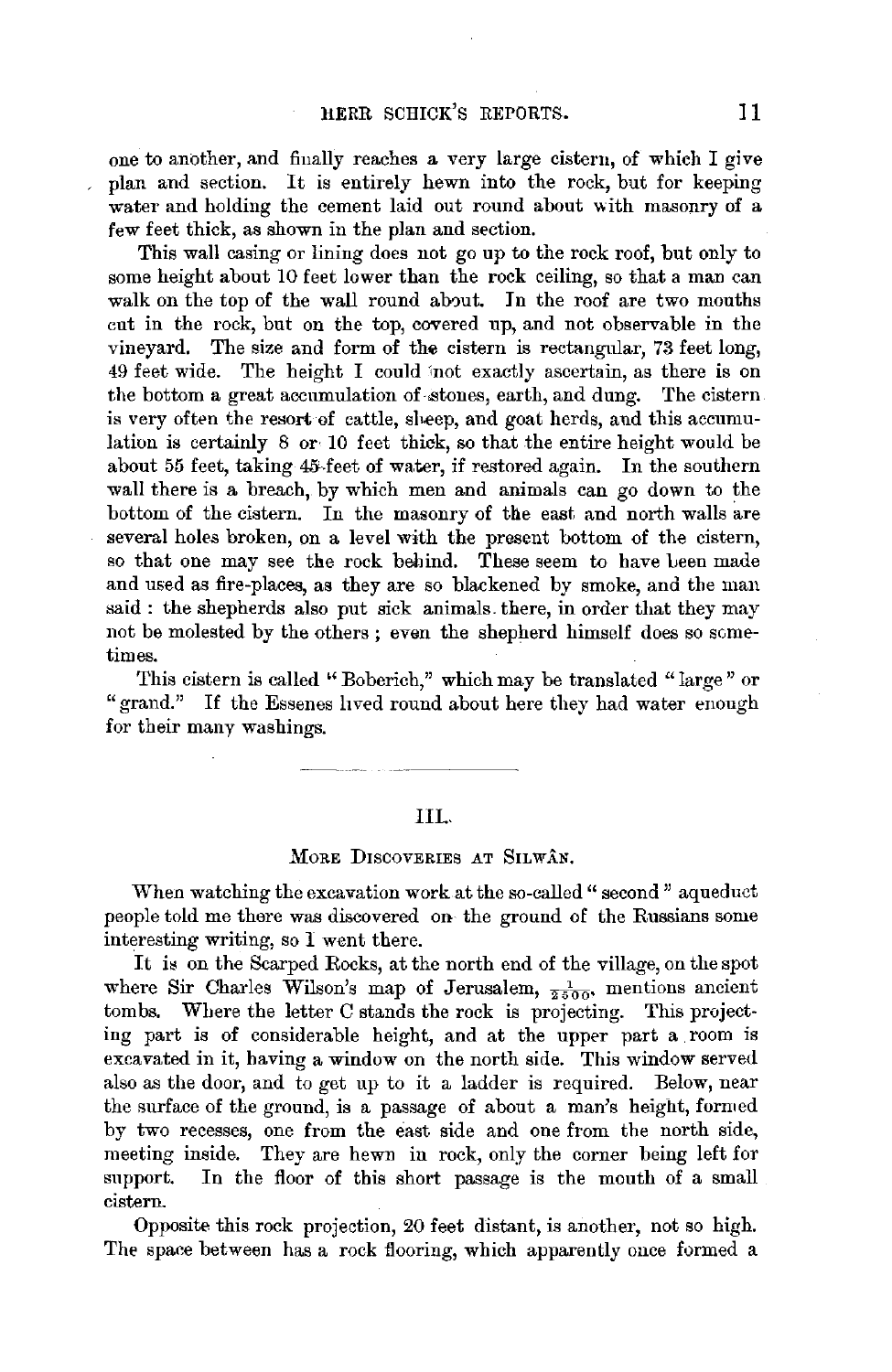room or chapel. The north wall, which was of masonry, has now disappeared ; the three other sides are rock scarps, in which are small holes, for the poles of the roofing. In the south-eastern corner there still stands a piece of masonry, which once supported the roof.

Some months ago the ground in front of this rock was bought by the Russian Archimandrite, who erected a boundary wall, and then made some excavations, especially between the two projecting parts. On the east wall of the room or chapel described three recesses were found. One is small and of no importance; another, which is opposite, is a semicircular excavation in the rock,, like a Moslem "Mihrab," and the one in the middle is square in form,  $2$  feet 8 inches high, 1 foot 3 inches wide. and about 10 inches deep. At the middle of the height are grooves on each side, as if for a shelf. This wall had been painted over in "fresco." Between the centre recess and the semi-circular one the painting represents. a square frame in deep red, the space enclosed is dark blue, and on it are seven lines of fine writing, done in white paint. The lines are not in a horizontal but a vertical position, the greater part no longer legible, but some are still clear, and of these I made a copy, which I now forward. The letters resemble Hebrew, although the whole arrangement seems to be Christian.

South of the centre recess, and in the same line with the inscription frame, that frame is continued. It is red, and on the enclosed surface, which is green, figures are painted in brown, one of which I copied. I could not find any cross here but bigh up on the rock I could not find any cross here, but high up on the rock,



on the west side of the above-mentioned window or door, a plain cross of two strokes, without any ornamentation, about 8 inches high, is hewn into the rock. I could find no opening of a tomb, but there may be such in the middle of the flooring where a heap of earth is lying.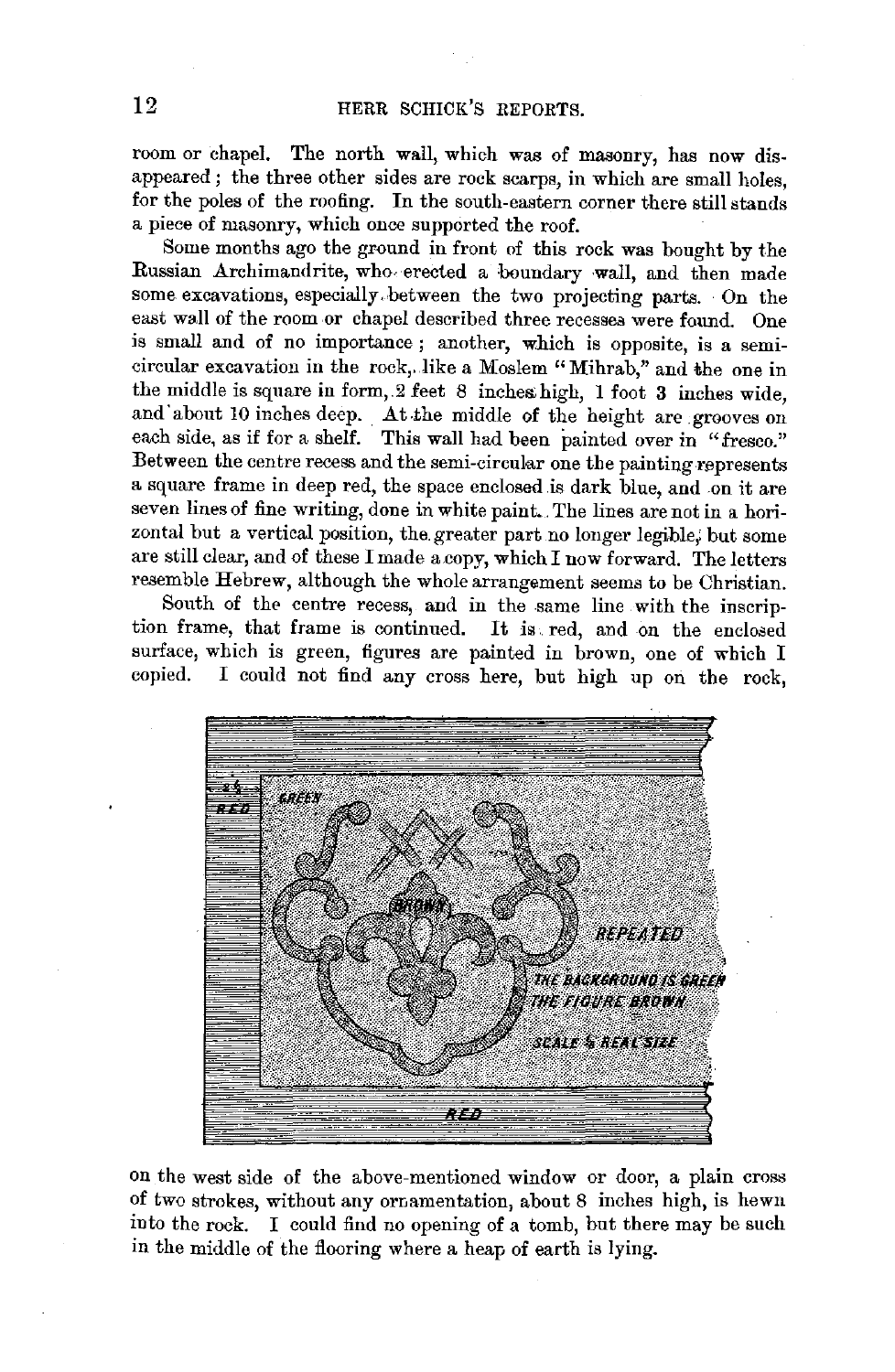2. When leaving this place I was taken to a house in the upper part of the village, and shown an inscription engraved slightly in the stone

wed from a squeeze

on the side of a window. They had before brought me a squeeze of this; very imperfectly done, as it seemed to me, and I now compared the squeeze with the stone, going on letter by letter, and made it distinct and corrected it with a brush in black water-paint. It was too high to makeva better squeeze, as I had no ladder, and there was nobody on the spot. Also I supposed it probable that Monsieur, Ganneau may have long· ago copied the inscription, and that hence it is not necessary to take much pains about it.. However, I enclose here

the squeeze-copy, such as it is, and hope it will be good enough for judging whether Mons. Ganneau has copied it already or not, and also whether it is of any value or not. To me it seemed to have been once a tombstone.<sup>1</sup>

## IV.

### THE "SECOND" SILOAH AQUEDUCT.

*September* 29th, 1890. In April and May last, I made three shafts in search of the second aqueduct with comparatively negative results, which I fully reported in the first week of June *(see Quarterly Statement,* 1890, p. 257). Since then I have made three more shafts with better results.

In order to go on more safely, I first opened again the shaft C, which was made four years ago (see Quarterly Statement, 1886, p. 197). This shaft was then marked "C." In the accompanying plan and section I now mark it "4," as it is the fourth made this year.

When coming down again to the rock-cut aqueduct (the "second"), my intention was to clear it out northwards (towards the Virgin's Spring) and follow wherever it may go. As it had no covering stones the earth was so hard that the workmen could clear it out without frames. When it was cleared for a length of 23 feet it became difficult to go on further, and so I made another shaft (the fifth) marked 5 on the plan, and on

<sup>1</sup> This appears to be the writing I described in 1872 which is written in vertical lines and seems to be 6th century Syriac.- $C$ . R. C.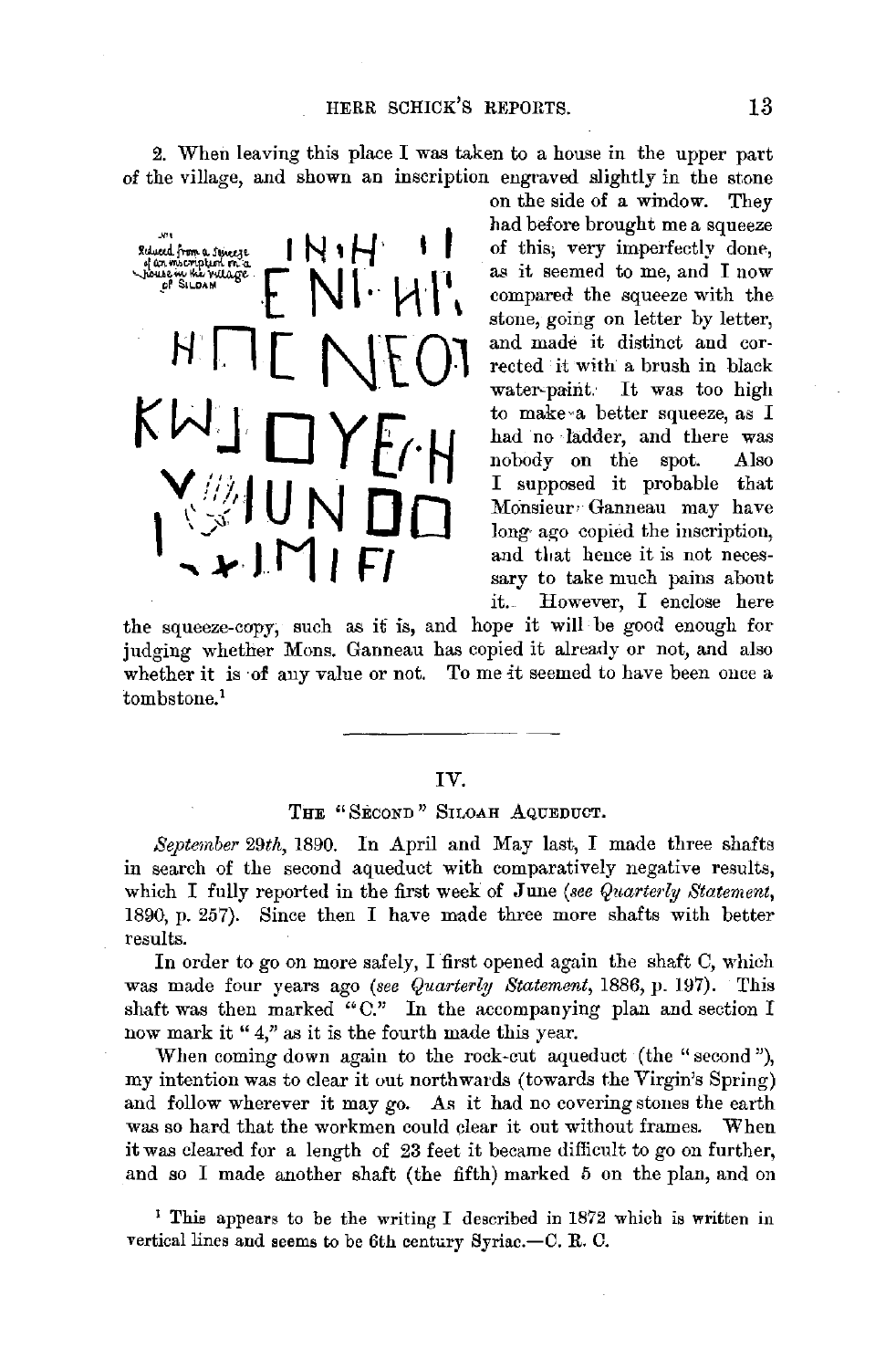coming down into the rock-cut channel it was found that there was a door, and that the channel was covered with rock, *i.e.,* from this point it was seen to be a rock-cut tunnel 6½ feet high (in parts even more), at the bottom only from 8 inches to 15 inches wide, at or near the top always about 2 feet wide, in several parts more, so that the sides are slanting. The direction is rather in a crooked line, as the adjoining plan will show.

When cleared out for 17 feet a rock ledge was met, 2 feet high and 7 inches thick, standing across the channel, in order, apparently, to enable the water to be stored when necessary. There is a round hole in the ledge near the bottom, and when this was opened the water would run out. A few feet further north there is, on 'the east side, a door-like opening, and rock-cut steps lead down to the channel, or the water. About 20 feet further north is• a similar door• and steps, also on the eastern side. As it was difficult to go further, on with the clearing, we opened another shaft over these last steps, marked in plan " 6" (being the sixth). As according to the drawing in Sir Charles Wilson's plan of Jerusalem  $\left(\frac{1}{2500}\right)$ , the present aqueduct (now in use) must be very near to this " second " one.

I hoped we might come to it, *i.e.*, to a masonry wall, which, when broken through, would-bring us to the present aqueduct, and my original idea was that this "second" one is simply the original continuation of the real one, the lower part of which latter was afterwards hewn westward through the mountains, and this lower piece abandoned. But it is now clear that this was not the case. The level of the "second" is already here a few feet higher than the other; and having passed the "bend" without meeting the aqueduct, and still going northward, it is evident that the  $\frac{1}{2}$  second" is entirely another one! About 25 feet from the last steps there appears to be a door in the western side, and over it a kind of shaft, shut up with a large stone. The rock having here also some clefts, we intended to make a shaft here, but as  $I$  had no time for fixing the exact site over it, the workpeople went farther on, and thus found the passage shut up by a wall, consisting of square hewn stones laid dry, without mortar, so that this being removed it was found that here also the passage has a door, behind which (north) the rock roofing had an end. So I resolved to make here. a shaft, being:,already in the ground of the the neighbour who does not make so much difficulty as the proprietor of the ground in which we made the shafts:  $4, 5, 6$ . By guidance of the bearings with the compass in the passage, and then on the surface, I fixed the point, and people are, now digging the shaft. Of the further results I will report in due time.

At shaft 6, over the lowers steps, there is laid a very large covering stone on the rock shoulders, as shown in the section. It is most remarkable that two aqueducts were made so near to one another, running parallel, and at no great difference of levels. Both cannot have been made at one and the same time, and the question may be asked which is the older one ? To me it seems the so-called " second " one is the oldest, which brought the water only to the lower or large pool, the present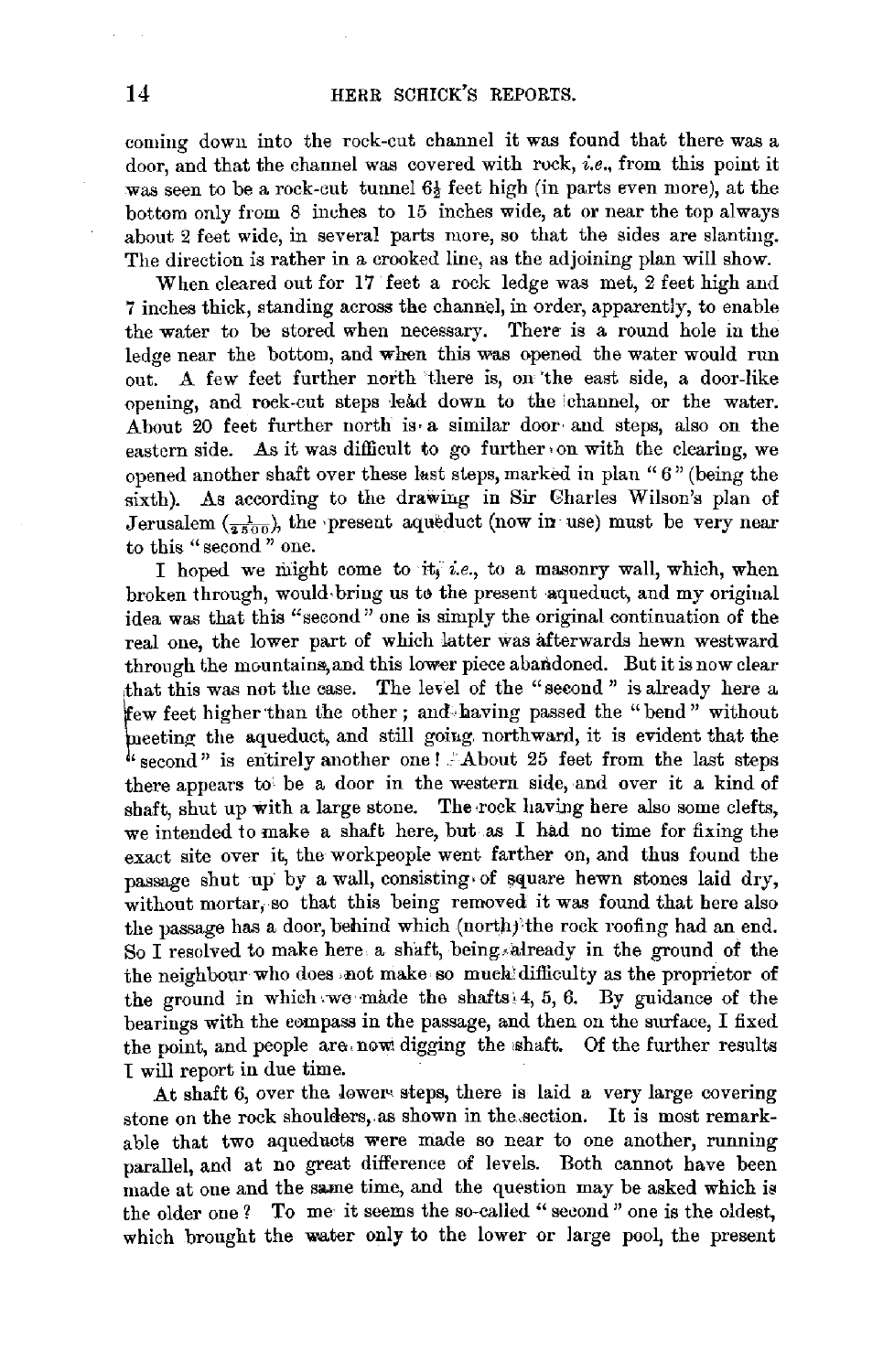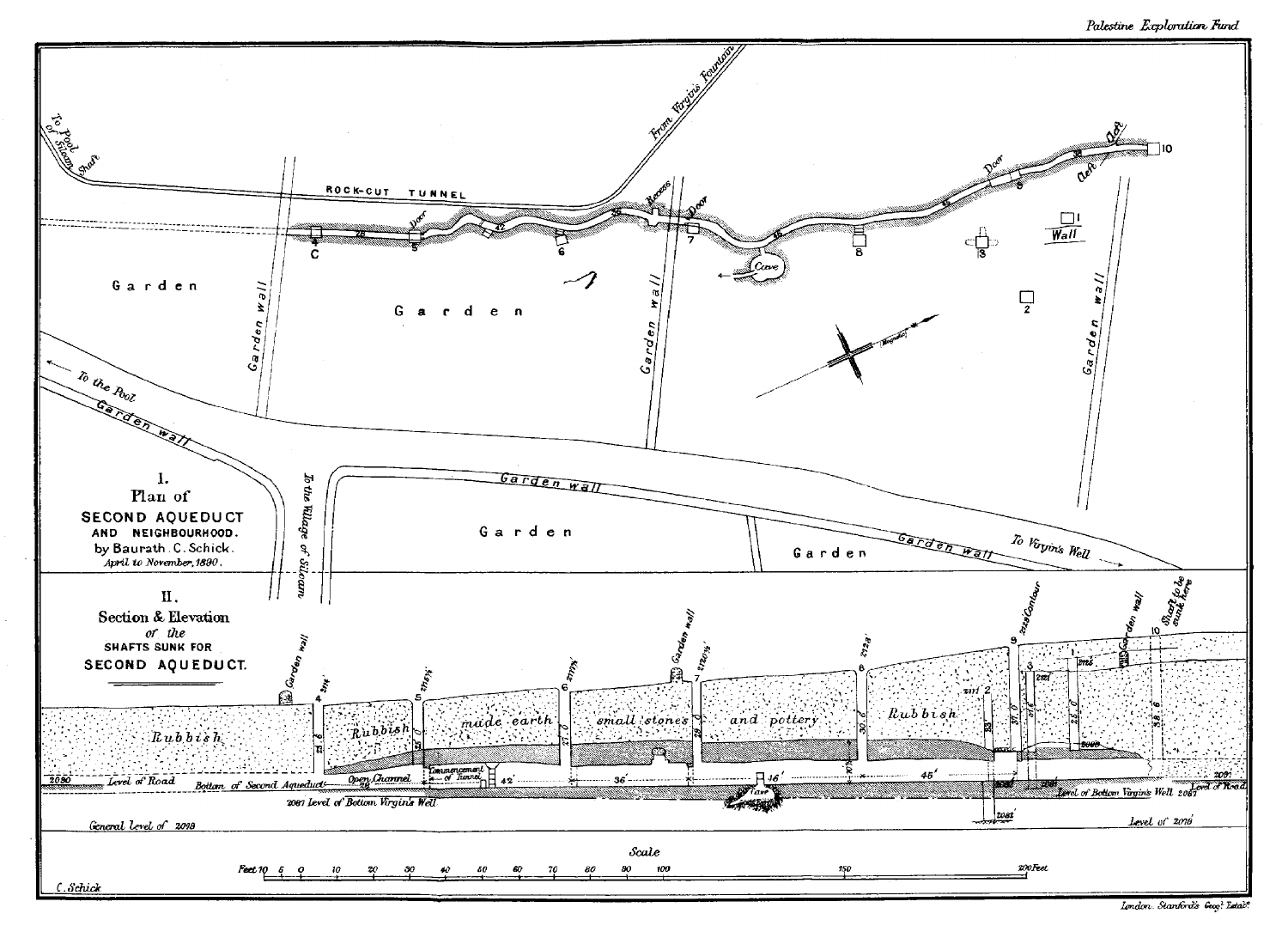" Birket Hamra"-" Old Pool" on Sir Charles Wilson's map. It is remarkable that the present one comes so much eastward out from the mountains, running parallel with the "second" in this region and then going again westwards through the mountain. What may have been the reason? These (seemingly) unnecessary bendings made the aqueduct 225 feet longer, and hence caused much more labour and expense, so it must have had a reason. Further, the decline of the "second" one is rather large, whereas the present one is nearly level, with a very slight descent, so that if the decline should be found further-on, as it has been found in the part 'already excavated, it will come out only a few feet below the present surface, round the entrance to the Virgin's Spring, at a level of about 2,116, whereas' the bed of the spring is 29 feet below.'

From the translation of the inscription found near its lower end it is always believed that two parties of workmen have done the present aqueduct, beginning at the same time at both ends, and meeting in the middle. If this was so, then during that time the water must have had another outflow, and been brought up probably by wallings to a higher level, for running off; otherwise the water would have followed the workpeople and drowned them.

I may also notice that the part of this "second" aqueduct, now excavated, is very similar to that near Bir Eyub, excavated by Sir Charles Warren.

On the levels mentioned in this report, and entered in the adjoining plan and section, I have to remark that only·to a certain degree can they be depended upon, as at my·levellings I had not a fixed and sure startingpoint. I wished to take the bench-mark on one of the lowest houses in the village of Silwân as the starting-point, but unhappily this bench-mark is no longer visible, as the wall of a new house has been built in front of it.

So, as I did not know the level of the bench-mark, I took as a starting-point the inserted level, 2,078, in the road going over from the aqueduct side to the village. But always in wmter the surface, even in the street or road, becomes altered by the heavy rains, so my startingpoint with the level, 2,079, is only approximate, I think in future to take the bed of the Virgin's Spring as the starting-point, and, if necessary, correct the others accordingly. Finally, I have to remark that the part of the present or "famous" aqueduct, running parallel with the part of the "second" now excavated, is given in Lieutenant Conder's drawing quite straight; as I have entered it in my plan; but in Sir Charles Warren's Map of Jerusalem the lines form a slight bow, as I have shown by dotted lines in my plan. It is now quite clear that the water of the

<sup>1</sup> This aqueduct appears already to have been traced to a level which precludes the idea 'that it came from the Virgin's Spring. I expect it was connected with the surface channels on Ophel which I described in 1872, but which were afterwards quarried away.  $\pm$  Possibly it was a drain. It is, however, interesting to follow out. I-see no reason why it should be older than the Siloam aqueduct to the Virgin's Pool.-C. R. C.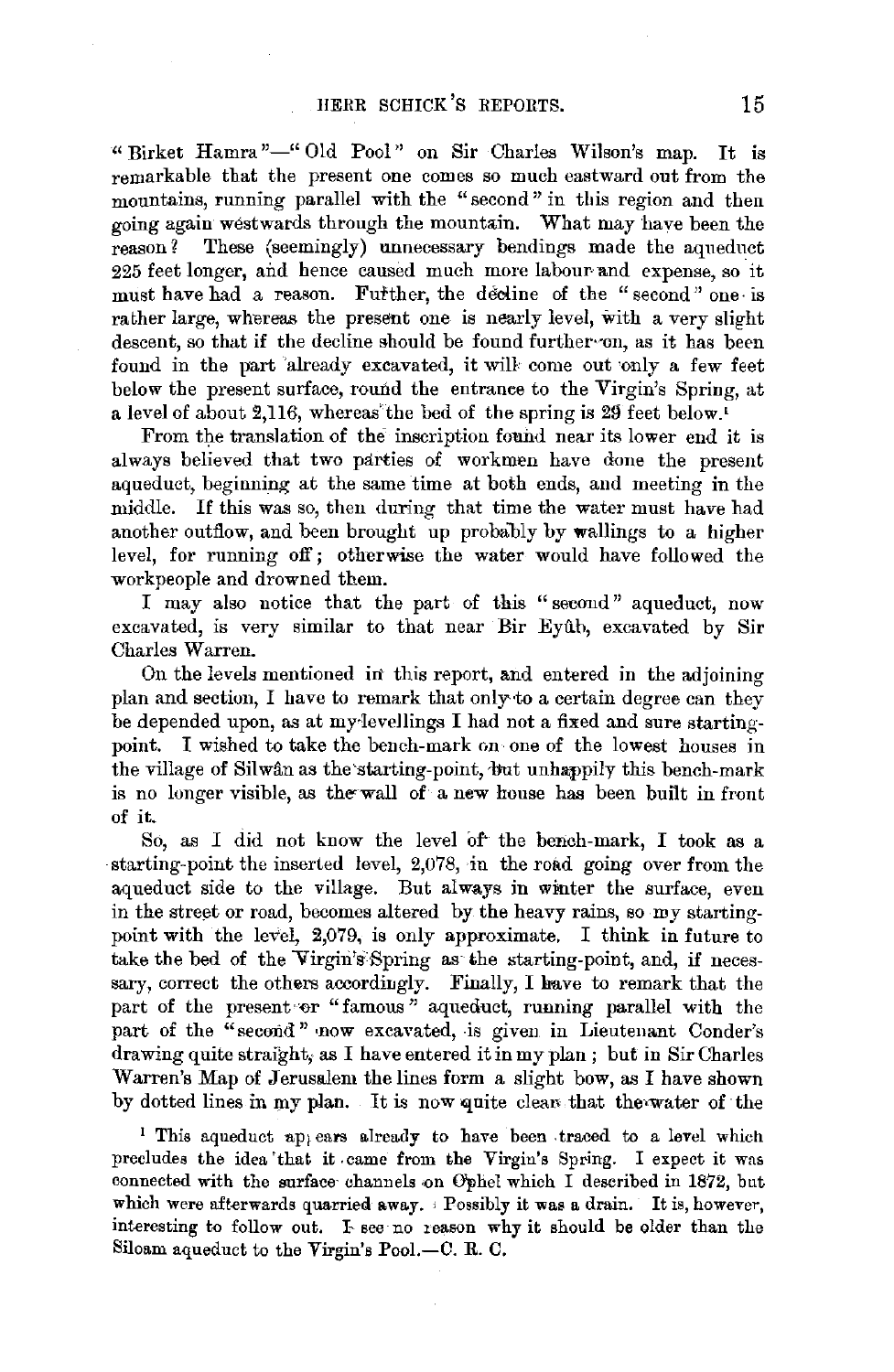spring came out originally on a higher level, so that the "second' aqueduct could carry it off, and that when the present aqueduct was made it was found necessary, in order that it might be hidden, to lay it lower, and· hence the necessity for a new canal. But the whole was shut and filled up so that no enemy could see or find either spring or aqueduct.

*November* 18th, 1890.--At the end of September I reported on the excavations at the "second" Siloah aqueduct, done by order of the Committee. To-day I have the honour to report on the further progress of this work, illustrating it by· the accompanying complete plan and section. The drawings sent with the first report only show the state of things so far as known at that time, and hence are iucomplete. Those I send now represent the whole work done during this year, and the result thereof.

*Explanation :-The* shafts whieh were made I numbered 1 to 10 according as they were made one after the other. Nos. 1, 2, and 3 were made in April, as I fully reported at the time. Then 4, 5, and 6 were made successively, and reported in my last, with what had been found up to that time-i.e., that the aqueduct was already cleared to the end of the piece of ground, and shaft 7 had to be opened in order that we might be enabled to go on with the work. This shaft was made beyond the boundary wall, being already on the ground of the neighbour, who had no objection if six or eight francs backsheesh were paid for each. The shaft 7 was 29 feet deep, coming only a little on -tha side (as the plan shows). The aqueduct has here a kind of door, and runs more and more away from the present or acting one ; so all hope that it afterwards enters it has faded. Also the door towards west, of which I spoke in my last, proved to be no arm or branch of a tunnel, but simply a recess like the one opposite. When the passage was cleared northwards for about 20 feet from the middle of the shaft on the eastern side, a-hole was found, which led downwards to a sort of cave with a good deal of earth in it. It was cleared to some depth, when seeing a cleft like a channel running from it southwards *(see drawings)*, we discontinued the work in it. This cave is partly natural and partly artificial. From its lower position it can· never have been a tributary to the aqueduct, but rather have been a ventilator or water distributor, when there was a great stream. As the opening to it is several inches above the bottom of the aqueduct, when the stream of water was low none would go through it (see section). Here the aqueduct makes a bend, taking a direct northerly course, its previous direction being north-easterly. At 46 feet from the last shaft (7) another shaft or hole in the rock on the top of the aqueduct appeared, and I resolved to open it, in order that the work might go\_ on better, as when bringing all *debris* and stones out by shaft 7 the advance was very slow. Not being quite well, I was not inclined to take the risk of going down, so my substitute took the bearing and fixed the point on the surface where the shaft had to be made. -It .proved afterwards to come some feet too mnch east, which had, however, some advantage,,namely, to enable the steps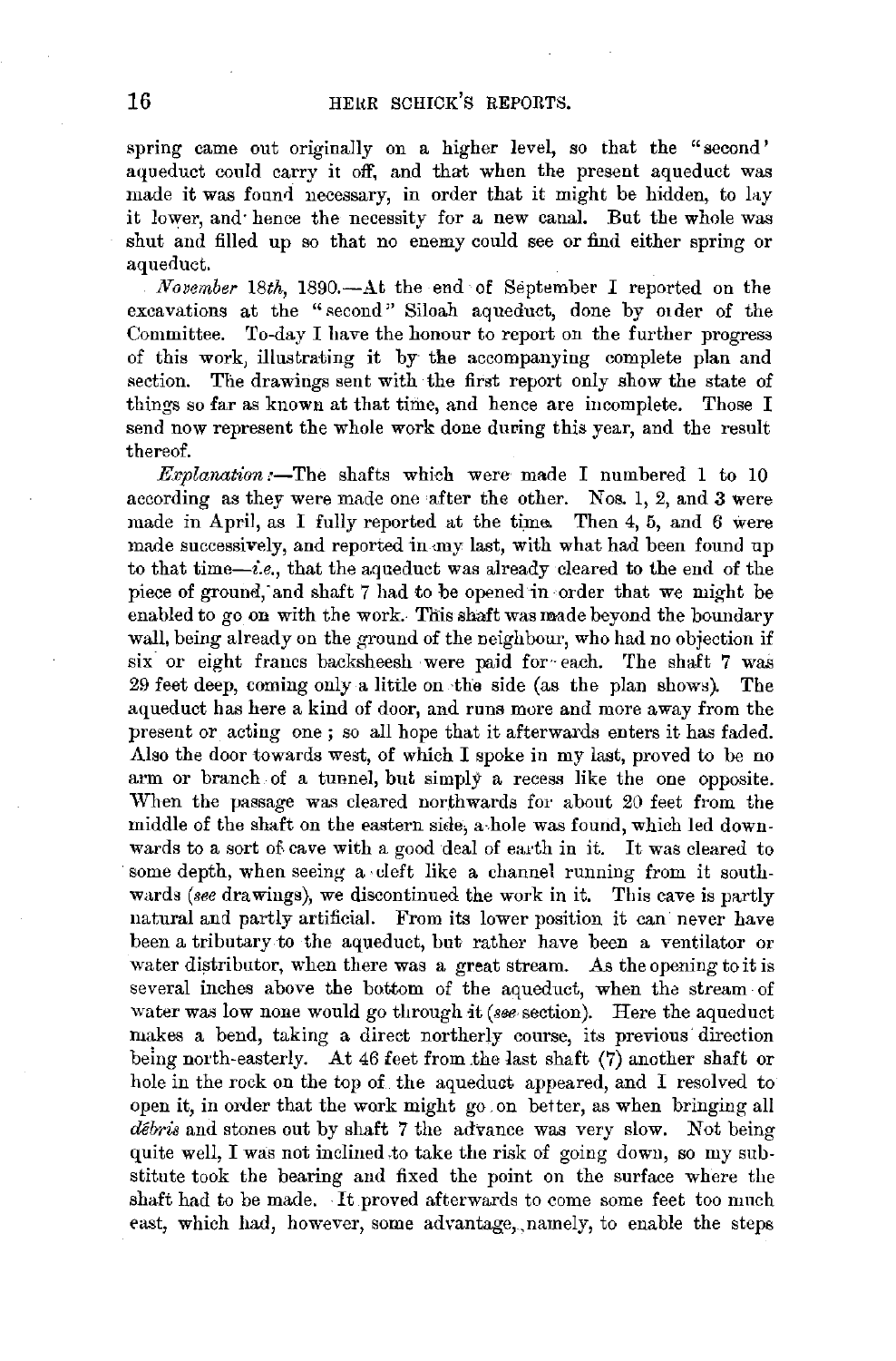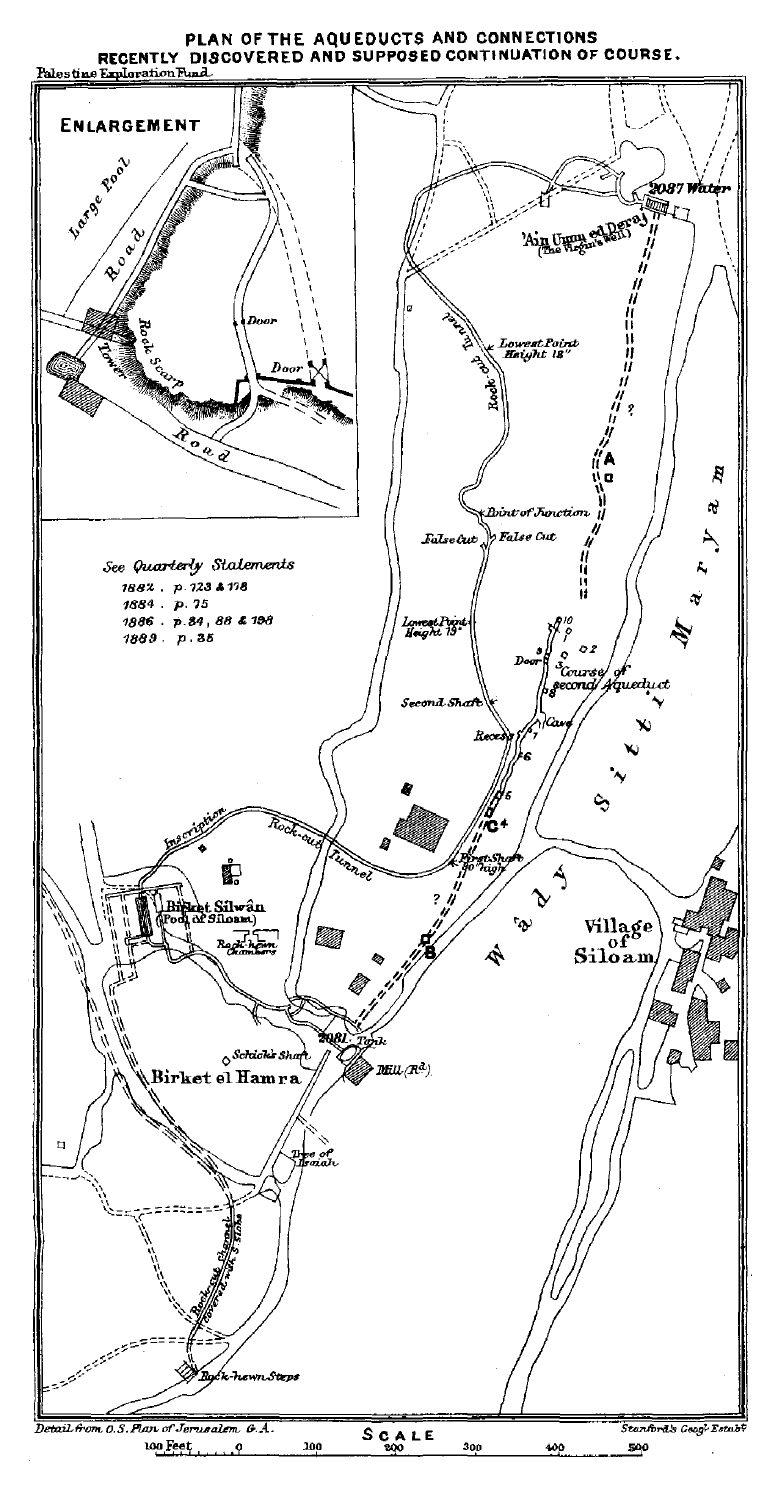going down from the surface of **the** rock to be cleared, and anything falling down the shaft would not fall on the heads of the workers below. Also, the height of the rock could be measured; it is here  $10\frac{1}{5}$  feet from the floor of the aqueduct, and up to the surface is 30½ feet. A little north of it stands a fine pomegranate tree, and I thought the tunnel would go just under it, but it proved to be a few feet more west. A little further, and the tunnel was filled with stones rather than with earth as hitherto ; sometimes large ones, so that they had to be broken in pieces before they could be brought in the baskets up through the shaft No, 8 to the surface. Thus the advance in a day was not great. At 35 feet from shaft No. 8 the tunnel became suddenly much wider, viz., 2 feet 8 inches instead of 1 foot 6 inches to 2 feet ; and also much higher, namely, 7 feet instead of  $5\frac{1}{2}$  or 6 feet (as the height is varying—in the so-called door only 4 feet or a little more). The top or ceiling of this wider and higher part for a distance of 6 feet was not rock, but six stones, rough and unhewn, each on an average 1 foot broad and 4 feet long, were put across. I now pointed out the place where a new shaft (No. 9) had to be made, a little more north, so that the shaft may come partly on the top of the rock, and thus the men be enabled to remove one or two of tbe covering stones. It turned out that when one was removed there was opening enough to go on with the work. This latter shaft is 37 feet deep ; it is situated on the contour line 2,129 feet above the Mediterranean; the floor of the aqueduct is therefore 2,092 feet, or 5 feet *above* the floor of the Virgin's Well. It is clear that when this second aqueduct was abolished, the hitherto oblong or squared opening (or shaft) was shut up by putting the six stones across it, after a good many stones and earth were cast down, which we had now removed again. East of it I had opened the shafts Nos, 1, 2, and 3, in .April, without result;,

From shaft No. 9 the aqueduct was cleared for 38 feet further north. At 27 feet the rock has a cleft on the top, and partly also on both sides *(see*  plan). North of the cleft the rock is *nahry* and brittle, whereas till here it had been of a harder nature. The thickness of the covering part is here less than hitherto, and at the point mentioned, 38 feet from shaft 9 the cover having been thin, had fallen down. So another shaft can be made here. But as the days have now become short, and the rains will soon set in, I have resolved to give up the work. If it is wished to continue the work, it car. any day be taken up again, as I fixed the point where the next, or shaft 10, will have to be made. It is on the ground of another man, now planted with nice cauliflowers .

.As regards the sinking of the shafts, the soil was for the greater part hard-made earth, but in eaeh were also layers of small stones and chippings, which rendered necessary some propping and scaffolding, although not regular casing. I am thankful to God to be able to say that no accident happened, either to myself, my men, or the general labourers.

The result of these excavations brings the full and unquestionable proofs that *there wa.s in ancient time a* " *second" Siloah aqueduct,* of which

B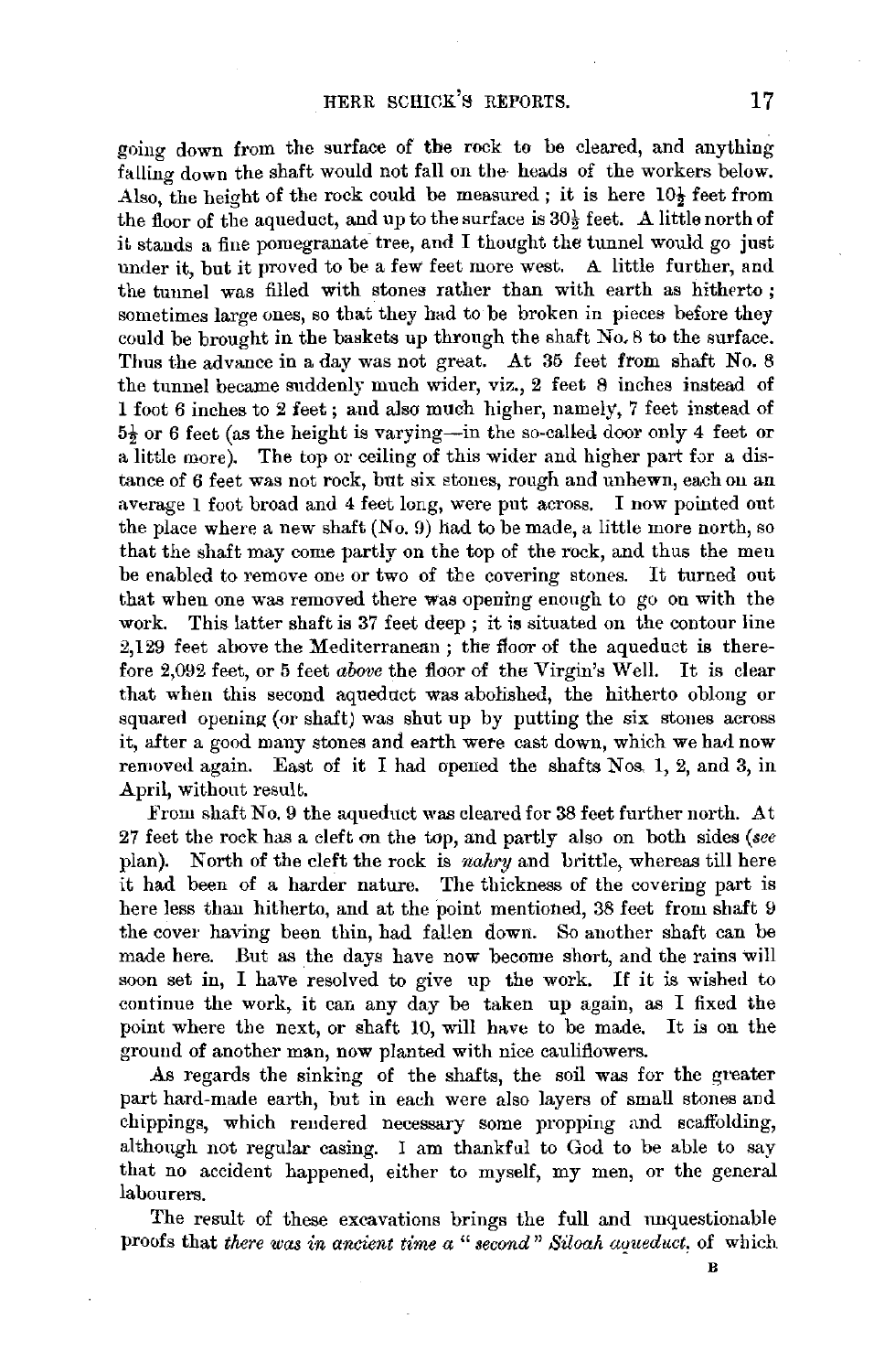I laid bare, several years ago, a length of about 125 feet, and now its continuance of 245 feet. The piece between, of about 200 feet, not yet excavated, can hardly be a matter of question, as quite the half of its length is fully proved.

With regard to the level, the excavations prove that the starting point at the Virgin's Well was higher situated than now. In my former report I spoke of a calculation to come out nearly on the surface there, but as in the portions afterwards cleared out the decline is much less, and not everywhere the same, the decline is, on an average, as far as I can now reckon, only  $1\frac{2}{3}$  per cent., and the aqueduct will accordingly come out at the Virgin's Well, on the flooring on which the upper stair ends, or at the foot of the upper stair, very likely where now the Moslem *.Miltrab* is situated.

V.

#### THE HEIGHT OF THE SILOAH AQUEDUCT.

All explorers who have undertaken the task of going through the whole aqueduct hewn in the rock from the Virgin's Well to the Pool of Siloah say that about the middle there is a long piece very *low-so* low, that one must creep on the belly, and that if the stream should be strong, the explorer might be drowned. (See "Jerusalem Vol.," page 355, and elsewhere.)

From the south end northwards the height goes down from 16 to  $4\frac{1}{3}$ feet in a length of 350 feet, for 450 feet further the height on an average is  $3<sub>4</sub><sup>3</sup>$  feet, and there was a shaft up to the surface, now covered and unknown on the surface ; from this shaft further northwards in 600 feet the canal lowers to  $2\frac{1}{2}$  feet, then becoming still lower, 150 feet further it is only 1 foot 10 inches ; but, adding the mud silt of 1 foot 5 inches, the whole height is 3 feet 3 inches.

As the low part is near the surface of the brow of the hill, I had an idea that the channel might originally have been open on the top, then covered with flagging, which, having since been encrusted with lime by the water deposit, can no more be seen, but appears as rock. How could men have cut the aqueduct in a height of about 2 feet? It seems impossible, although Captain Conder (page 362) says : "the excavators were under the average size of the modern peasantry in Palestine," *i.e.*, boys. It is remarkable that Sir C. Warren had already spoken of some height of "mud silt," which I learned only now when reading his report, and finding in my second tunnel the floor of the channel, not level, but sometimes lower, sometimes a little higher, I thought it might be so in the other one ; and as this latter is now dry I sent in my men with the necessary tools and the order to examine the floor at the place where the aqueduct is so low, and to dig down to the bottom, *i.e.,* to the *rock;* the result was-there is first some mud and a crust, and under this a deposit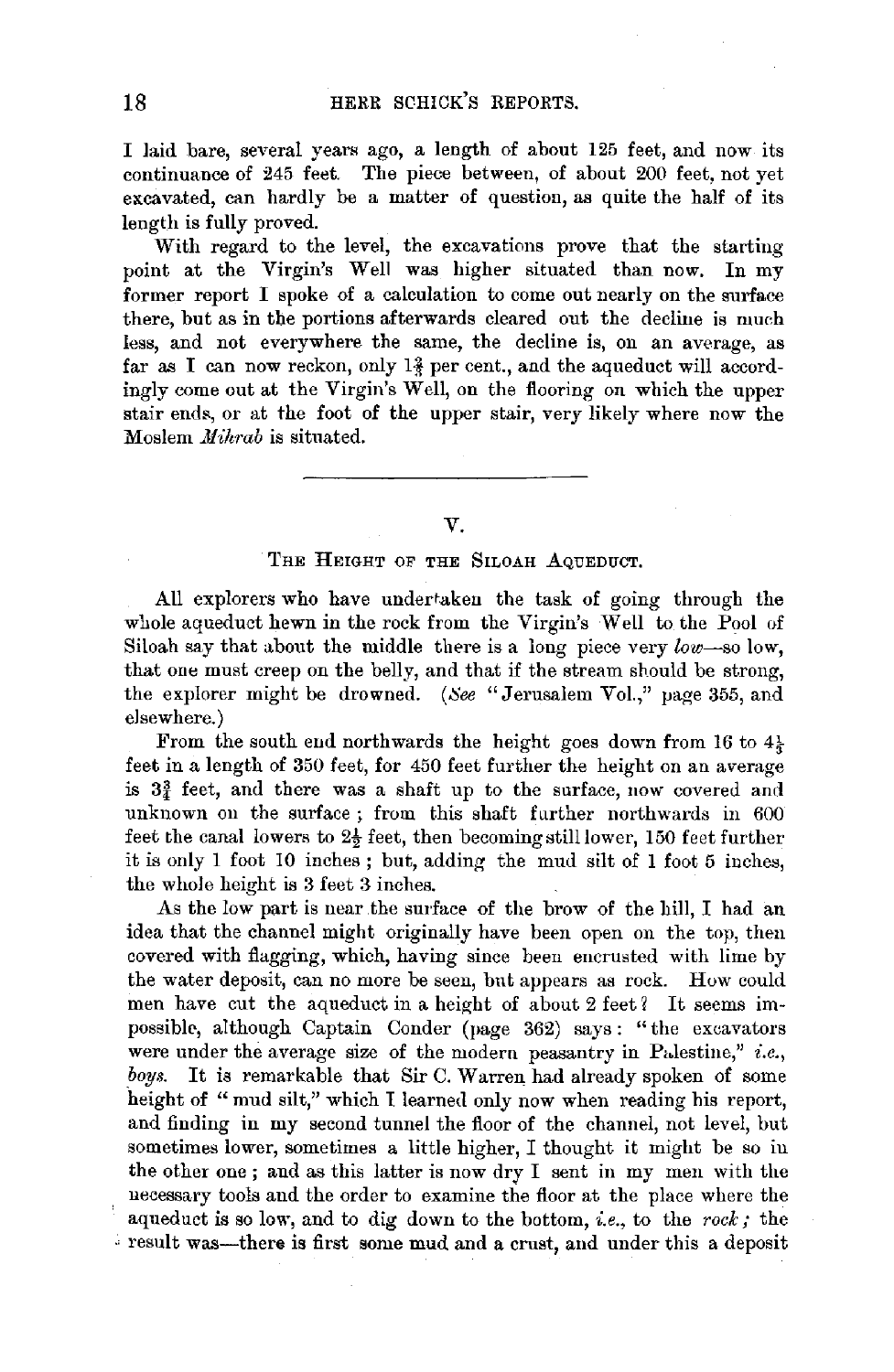of *sand,* so that the whole height is there 3 feet 8 inches, a height in which a man of ordinary stature might easily work. In the accompanying drawing I have tried to illustrate this. It is clear that originally there was water in all the depressions, that in course of time these became filled with sand and other deposit, and that what more came of such stuff was floated down to the pool, together with the water, as there was no more room for settling down, so that in course of a long time a crust was formed, over which the water ran, washing uneven particles off.

## **VI.**

SEARCHING FOR THE ST. PETER's (oR CocK-CRow) CHURCH ON **ZION.** 

The excavating work by the Augustine Brethren went on during the summer months, but only in a small way. Walls of no special interest were laid bare, especially masonry made from *bricks,* which were apparently Roman baths. Better materials had been taken away long ago, but a *water channel* was found bringing the water downwards from a higher point, very likely from the aqueduct coming from Solomon's Pools. This channel is of poor workmanship, and not ancient. Also



MOSAIC FLOORING LAID BARE BY THE AUGUSTINE MONKS ON EAST SLOPE OF MOUNT ZION, 1890.

there was found a Mosaic flooring, perfectly preserved, of which I send the pattern. In order to preserve it, the Brethren built a room over it.

B2